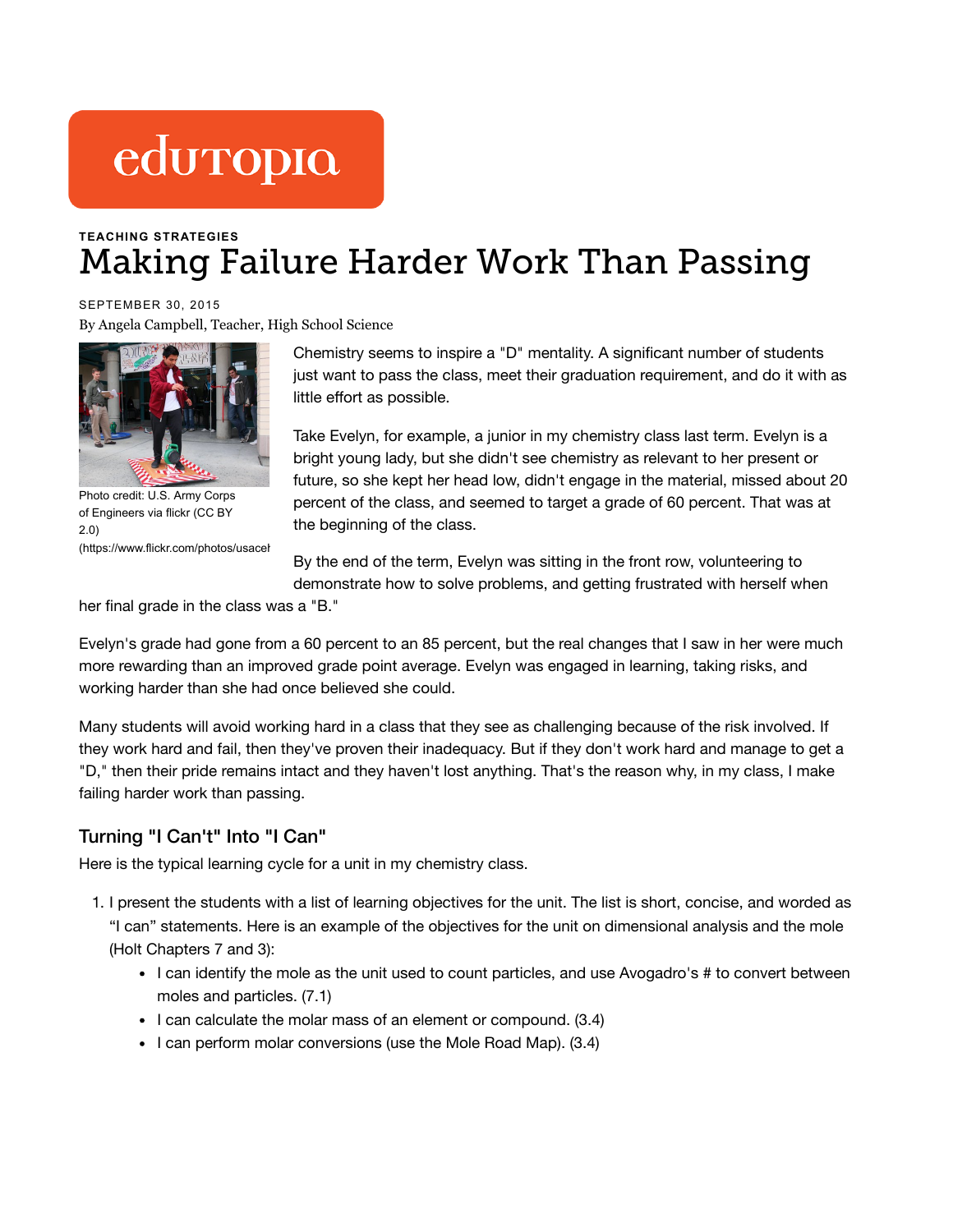- 2. There are guided practice opportunities for students on each of these objectives, and then there are formative assessments. The formative assessments could be homework, quizzes, or labs. They count for very little in the grade. The point of these assessments is to give kids a lot of practice with the material in a low-risk environment, and to provide feedback on their progress toward mastering the objectives.
- 3. After a period of guided practice, formative assessment, feedback, and review for each objective, the students prepare for the summative assessment. The summative assessment is weighted heavily in determining the grade, so we practice the types of questions that they'll encounter on the assessment.
- 4. Students take the summative assessment. A passing grade is 70 percent. Students who don't meet that minimum requirement have to retake the assessment. They're given a test map showing them which objectives they didn't master. The test map is accompanied by an intervention worksheet organized by objective. Students are expected to complete the worksheet sections that they need to practice in order to improve their score.

Image credit: Angela Campbell (Click image to download the Word doc.)

### [\(http://www.edutopia.org/pdfs/blogs/edutopia-campbell-makingfailureharderwork-](https://www.edutopia.org/pdfs/blogs/edutopia-campbell-makingfailureharderwork-MoleTestMap.docx)MoleTestMap.docx)

#### Differentiation and Incentive

The final stage of the learning cycle is where instruction is truly differentiated. Students who are required to retake their test must show me their intervention worksheet (completed) so that I can see if they're getting closer to the targets. Usually, they raise their grade to a passing score after one retake. Sometimes it takes a couple of rounds to get this accomplished -- but they have a time limit. They have to finish the retake cycle before the next unit test.

Students who score below 90 percent but have still passed the assessment may also go through this cycle. Many students in the 70-89 percent band opt to do the intervention and retake the test.

Students who are content to score at or below 60 percent are faced with extra work that they would not have to do if they were scoring just ten points higher. This cycle helps students begin to understand that, if they can do the work required to get 70 percent, it's not much more work to get an even higher grade. And the progress is addictive.

This is not a canned curriculum. I write my own tests, quizzes, test maps, intervention worksheets, homework assignments, and labs. I use sample questions from the state tests as a guide for the types of questions to include on my exams. I do all of the grading and fill out the test maps by hand. It's time consuming, and I have to take work home with me every single day. I do my grading while my own children do their homework. While this learning cycle works, it requires a lot of effort. I think the final result is worth all of that effort.

How do you inspire your students to work harder and recognize their potential?